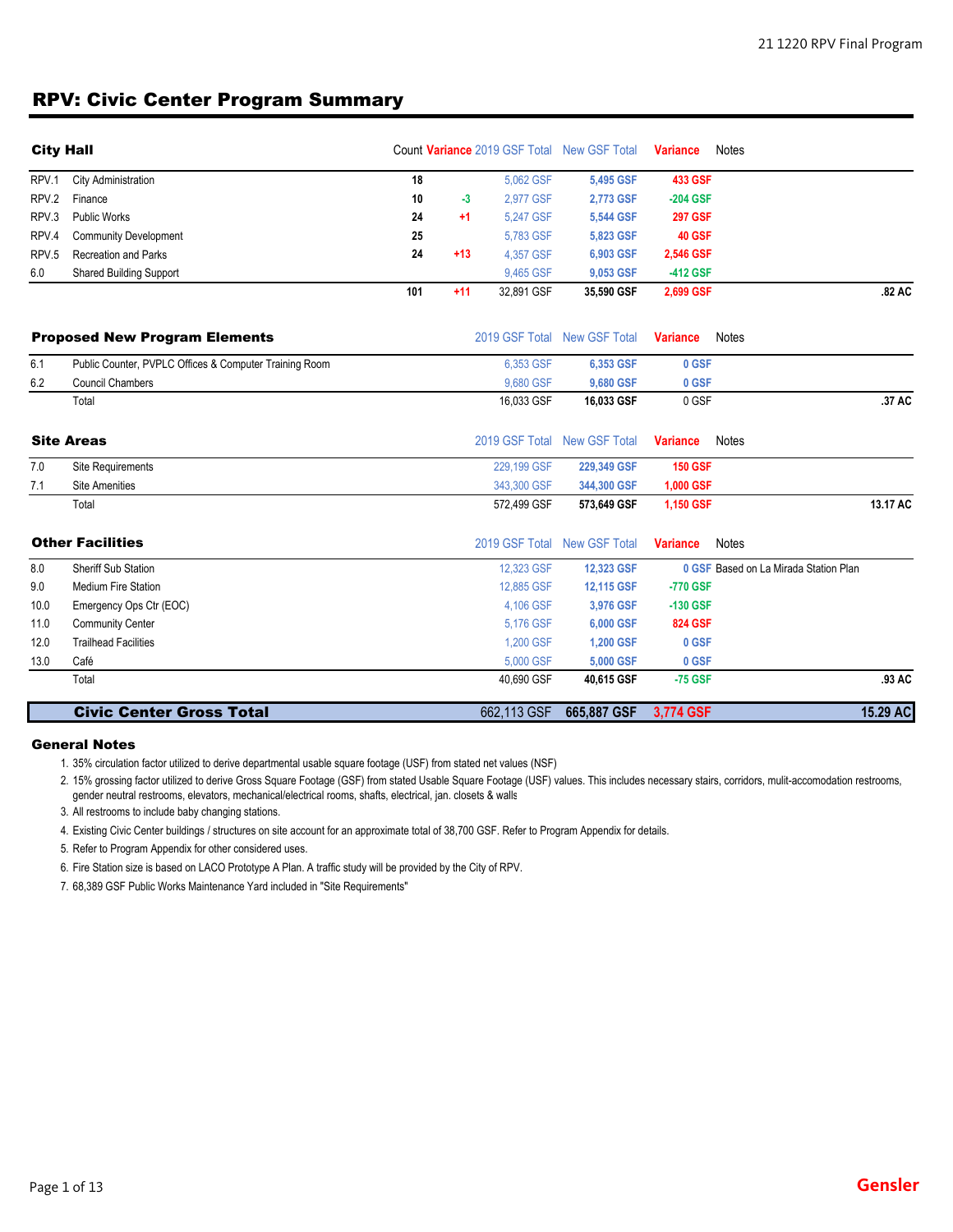## Summary of Space Standard Assumptions

| <b>Workspaces</b>          | Count Variance |    | Type            | Size  | <b>SF</b> | <b>2019 NSF</b><br>Total | New NSF<br>Total | <b>Variance</b> | Notes |
|----------------------------|----------------|----|-----------------|-------|-----------|--------------------------|------------------|-----------------|-------|
| Extra Large Private Office |                |    | PO <sub>1</sub> | 14x20 | 280 SF    | <b>280 NSF</b>           | <b>280 NSF</b>   | 0 NSF           |       |
| Large Private Office       | 13             |    | PO <sub>2</sub> | 14x10 | 140 SF    | .540 NSF                 | <b>1.820 NSF</b> | <b>280 NSF</b>  |       |
| Private Office             |                |    | PO <sub>3</sub> | 10x10 | 100 SF    | 600 NSF                  | <b>700 NSF</b>   | <b>100 NSF</b>  |       |
| <b>Work Station</b>        | 36             |    | WS <sub>1</sub> | 8x8   | 64 SF     | 2.176 NSF                | <b>2.304 NSF</b> | <b>128 NSF</b>  |       |
| <b>Small Work Station</b>  | 44             |    | WS <sub>2</sub> | 6x8   | 48 SF     | 1.776 NSF                | <b>2.112 NSF</b> | <b>336 NSF</b>  |       |
| Total                      | 101            | 12 |                 |       |           | 6.372 NSF                | 7.216 NSF        | <b>844 NSF</b>  |       |

| <b>Meeting Spaces</b>       | Count Variance |    |             | <b>SF</b> | <b>2019 NSF</b><br>Total | <b>New NSF</b><br><b>Total</b> | <b>Variance</b> | <b>Notes</b>                                                         |
|-----------------------------|----------------|----|-------------|-----------|--------------------------|--------------------------------|-----------------|----------------------------------------------------------------------|
| Extra Large Conference Room | 2              | 0  | 20-25ppl    | 735 SF    | <b>1.470 NSF</b>         | <b>1.470 NSF</b>               | 0 NSF           |                                                                      |
| Large Conference Room       | 2              | 0  | 16-18ppl    | 600 SF    | 1,200 NSF                | <b>1.200 NSF</b>               | 0 NSF           |                                                                      |
| Medium Conference Room      | 5              | 0  | $10-12$ ppl | 400 SF    | 2,000 NSF                | <b>2.000 NSF</b>               | 0 NSF           |                                                                      |
| Small Conference Room       | 3              | 0  | 6-8ppl      | 200 SF    | <b>600 NSF</b>           | <b>600 NSF</b>                 | 0 NSF           |                                                                      |
| Shared Huddle Room          | 4              | -1 | 2-4ppl      | 100 SF    | <b>500 NSF</b>           | <b>400 NSF</b>                 | $-100$ NSF      |                                                                      |
| Privacy Nook                | 10             | 5  | 1-2ppl      | 75 SF     | <b>375 NSF</b>           | <b>750 NSF</b>                 |                 | <b>375 NSF</b> increased universally to<br>support hybrid work model |
| Total                       |                |    |             |           | 6.145 NSF                | 6.420 NSF                      | <b>275 NSF</b>  |                                                                      |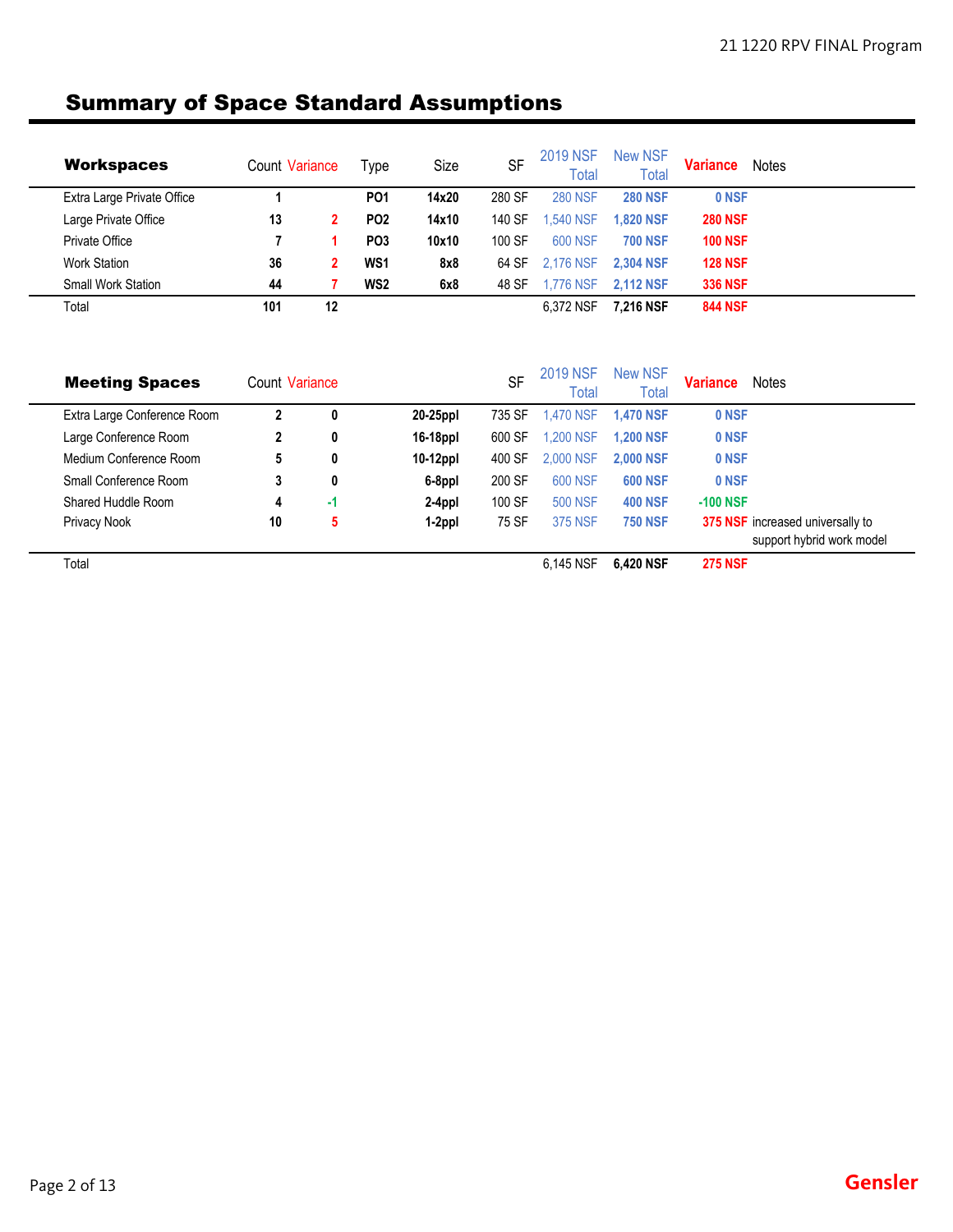### RPV.1: City Administration **Exercise 21 1220 RPV FINAL Program**

| 1.1 | <b>Workspaces</b>                                              | Count      | <b>Type</b>     | Size                   | <b>SF</b>           | <b>2019 NSF</b><br><b>Total</b>                   | <b>New NSF</b><br><b>Total</b>                   | <b>Variance Notes</b>                   |
|-----|----------------------------------------------------------------|------------|-----------------|------------------------|---------------------|---------------------------------------------------|--------------------------------------------------|-----------------------------------------|
|     | .001 City Manager                                              | 1          | PO <sub>1</sub> | 14x20                  | 280 SF              | <b>280 NSF</b>                                    | <b>280 NSF</b>                                   | 0 NSF                                   |
|     | .002 Deputy City Manager                                       | 1          | <b>PO2</b>      | 14x10                  | 140 SF              | <b>140 NSF</b>                                    | <b>140 NSF</b>                                   | 0 NSF                                   |
|     | .003 City Clerk                                                | 1          | <b>PO2</b>      | 14x10                  | 140 SF              | <b>140 NSF</b>                                    | <b>140 NSF</b>                                   | 0 NSF adj. to public waiting area       |
|     | .004 Human Resources Manager                                   | 1          | PO <sub>2</sub> | 14x10                  | 140 SF              | <b>140 NSF</b>                                    | <b>140 NSF</b>                                   | 0 NSF adj. to Finance                   |
|     | .005 Human Resources Analyst                                   | 1          | PO <sub>3</sub> | 10x10                  | 100 SF              | <b>100 NSF</b>                                    | <b>100 NSF</b>                                   | 0 NSF adj. to Finance                   |
|     | .006 Information Technology Manager                            | 1          | PO <sub>2</sub> | 14x10                  | 140 SF              | <b>100 NSF</b>                                    | <b>140 NSF</b>                                   | <b>40 NSF</b>                           |
|     | .007 Senior Administrative Analyst                             | 1          | WS1             | 8x8                    | 64 SF               | 64 NSF                                            | 64 NSF                                           | 0 NSF                                   |
|     | .008 Deputy City Clerk                                         | 1          | WS <sub>1</sub> | 8x8                    | 64 SF               | 64 NSF                                            | 64 NSF                                           | 0 NSF                                   |
|     | .009 Senior Administrative Analyst (Emergency Prep)            | 1          | WS1             | 8x8                    | 64 SF               | 64 NSF                                            | 64 NSF                                           | 0 NSF                                   |
|     | .010 GIS Coordinator                                           | 0          | <b>WS1</b>      | 8x8                    | 64 SF               | 64 NSF                                            | 0-NSF                                            | -64 NSF Moved to CCD                    |
|     | .011 Administrative Analyst II                                 | 1          | WS <sub>2</sub> | 6x8                    | 48 SF               | <b>48 NSF</b>                                     | <b>48 NSF</b>                                    | 0 NSF                                   |
|     | .012 Administrative Analyst II                                 | 1          | WS <sub>2</sub> | 6x8                    | 48 SF               | <b>48 NSF</b>                                     | <b>48 NSF</b>                                    | 0 NSF lockable suite                    |
|     | .013 Administrative Assistant                                  | 2          | WS <sub>2</sub> | 6x8                    | 48 SF               | <b>48 NSF</b>                                     | <b>96 NSF</b>                                    | <b>48 NSF</b>                           |
|     | .014 Intern                                                    | 1          | WS <sub>2</sub> | 6x8                    | 48 SF               | 48 NSF                                            | <b>48 NSF</b>                                    | 0 NSF                                   |
|     | .015 Intern                                                    | 1          | WS <sub>2</sub> | 6x8                    | 48 SF               | 48 NSF                                            | <b>48 NSF</b>                                    | 0 NSF                                   |
|     | .016 Contract IT Staff                                         | 2          | WS <sub>2</sub> | 6x8                    | 48 SF               | <b>96 NSF</b>                                     | <b>96 NSF</b>                                    | <b>0 NSF</b> lockable suite; adj. to IT |
|     | .017 City Council Shared Office                                | 1          | <b>PO2</b>      | 14x10                  | 140 SF              | 0 NSF                                             | <b>140 NSF</b>                                   | <b>140 NSF</b>                          |
|     | Total                                                          | 18         |                 |                        |                     | 1,492 NSF                                         | 1,656 NSF                                        | <b>164 NSF</b>                          |
| 1.2 | <b>Dedicated Meeting Spaces</b><br>.001 Medium Conference Room | Count<br>1 |                 | Size<br>10-12ppl       | <b>SF</b><br>400 SF | <b>2019 NSF</b><br><b>Total</b><br><b>400 NSF</b> | <b>New NSF</b><br><b>Total</b><br><b>400 NSF</b> | <b>Variance Notes</b><br>0 NSF          |
|     | .002 Small Conference Room                                     | 1          |                 | 6-8ppl                 | 200 SF              | <b>200 NSF</b>                                    | <b>200 NSF</b>                                   | 0 NSF                                   |
|     | .003 Shared Huddle Room                                        | 1          |                 | 2-4ppl                 | 100 SF              | <b>100 NSF</b>                                    | <b>100 NSF</b>                                   | 0 NSF                                   |
|     | .004 Privacy Nook                                              | 2          |                 | 1-2ppl                 | 75 SF               | <b>75 NSF</b>                                     | <b>150 NSF</b>                                   | <b>75 NSF</b>                           |
| 1.3 | Total<br><b>Dedicated Support / Specialty Count</b>            |            |                 |                        | <b>SF</b>           | 775 NSF<br><b>2019 NSF</b><br><b>Total</b>        | <b>850 NSF</b><br><b>New NSF</b><br><b>Total</b> | <b>75 NSF</b><br><b>Variance Notes</b>  |
|     | .001 Waiting Area                                              | 1          |                 |                        | 100 SF              | <b>100 NSF</b>                                    | <b>100 NSF</b>                                   | <b>0 NSF for City Manager</b>           |
|     | .002 HR Interview Room                                         |            |                 |                        | 200 SF              | <b>200 NSF</b>                                    | <b>200 NSF</b>                                   | 0 NSF In HR                             |
|     | .003 CM Dept. Files / Storage                                  | 4          |                 |                        | 10 SF               | 40 NSF                                            | <b>40 NSF</b>                                    | 0 NSF                                   |
|     | .004 City Clerk Files - Current (4) drawer fireproof latera    | 8          |                 |                        | 10 SF               | <b>80 NSF</b>                                     | <b>80 NSF</b>                                    | 0 NSF                                   |
|     | .005 Code Manuals - Library                                    | 6          |                 |                        | 10 SF               | 60 NSF                                            | <b>60 NSF</b>                                    | 0 NSF                                   |
|     | .006 Shared Open Layout space with Printer Area                |            |                 |                        | 50 SF               | <b>50 NSF</b>                                     | <b>50 NSF</b>                                    | 0 NSF                                   |
|     | Total                                                          | 21         |                 |                        |                     | 530 NSF                                           | <b>530 NSF</b>                                   | 0 NSF                                   |
|     |                                                                |            |                 | Combined subtotal NSF  |                     | 2,797 NSF                                         | 3,036 NSF                                        |                                         |
|     |                                                                |            |                 | Circulation Factor 35% |                     | 1,506 SF                                          | 1,635 SF                                         |                                         |
|     |                                                                |            |                 | Grossing Factor 15%    |                     | <b>759 SF</b>                                     | 824 SF                                           |                                         |
|     |                                                                |            |                 |                        |                     |                                                   |                                                  |                                         |
|     | <b>Gross Square Foot (GSF) Subtotal</b>                        |            |                 |                        |                     | 5,062 GSF                                         |                                                  | 5,495 GSF                               |

#### **Adjacency Requirements: 434 GSF**

| 1. Administration to Finance and to Council Chambers | Essential  |
|------------------------------------------------------|------------|
| 2. Administration - HR to Finance                    | Convenient |

3. Administration - IT to GIS/Intern and to Contract IT Staff Essential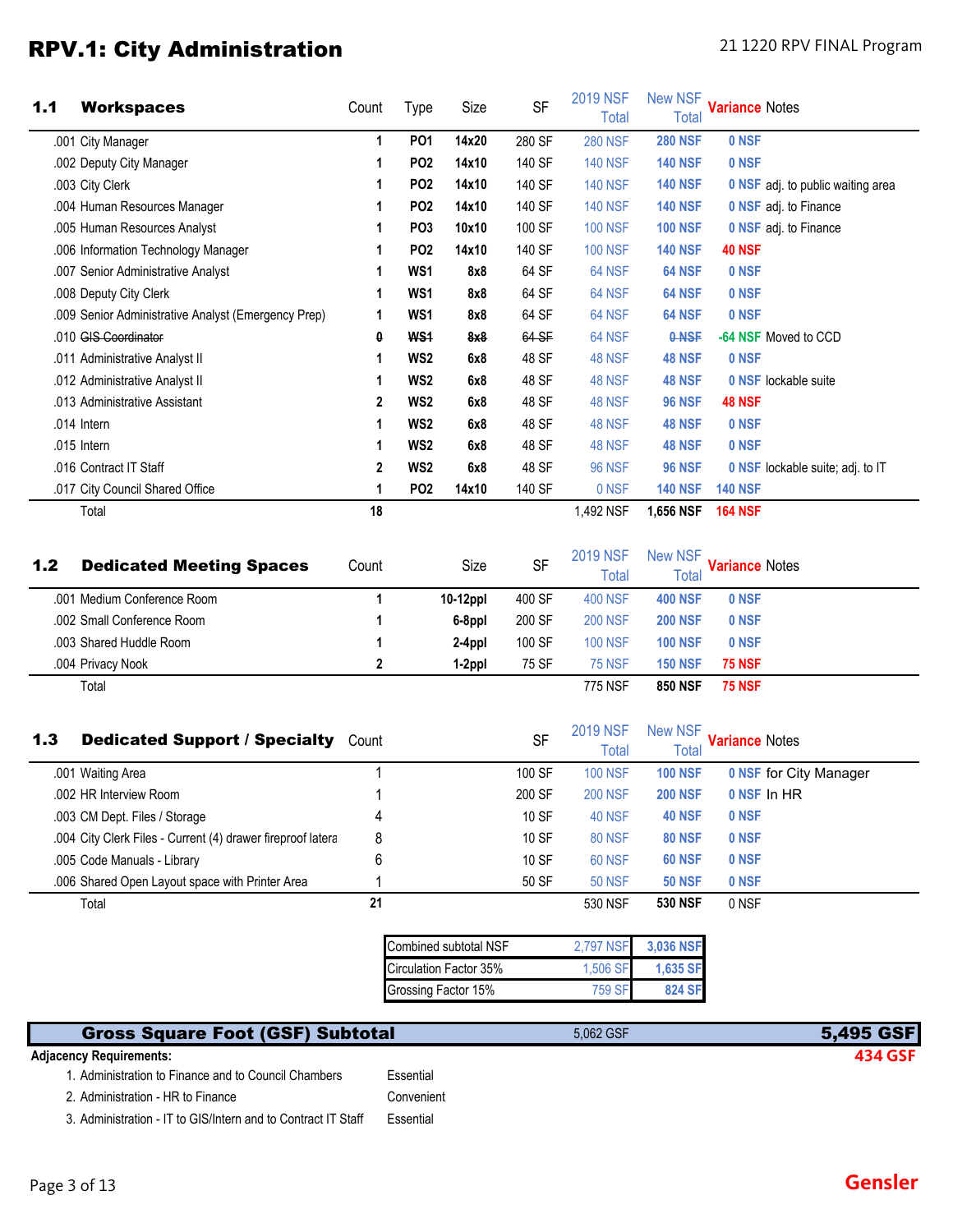## RPV.2: Finance 21 1220 RPV FINAL Program

| 2.1 | <b>Workspaces</b>                               | Count                 | Type            | Size                                                                   | <b>SF</b> | <b>2019 NSF</b><br>Total        | <b>New NSF</b><br><b>Total</b>       | <b>Variance</b> Notes |              |
|-----|-------------------------------------------------|-----------------------|-----------------|------------------------------------------------------------------------|-----------|---------------------------------|--------------------------------------|-----------------------|--------------|
|     | .001 Finance Director                           | $\mathbf{1}$          | PO <sub>2</sub> | 14x10                                                                  | 140 SF    | <b>140 NSF</b>                  | <b>140 NSF</b>                       | 0 NSF                 |              |
|     | .002 Deputy Finance Director                    | 1                     | PO <sub>2</sub> | 14x10                                                                  | 140 SF    | <b>140 NSF</b>                  | <b>140 NSF</b>                       | 0 NSF                 |              |
|     | .003 Accounting Supervisor                      | 1                     | PO <sub>3</sub> | 10x10                                                                  | 100 SF    | <b>100 NSF</b>                  | <b>100 NSF</b>                       | 0 NSF                 |              |
|     | .004 Accountant                                 | 1                     | WS1             | 8x8                                                                    | 64 SF     | 64 NSF                          | 64 NSF                               | 0 NSF                 |              |
|     | .005 Senior Accounting Technician (payroll)     | 1                     | PO <sub>3</sub> | 10x10                                                                  | 100 SF    | 64 NSF                          | <b>100 NSF</b>                       | <b>36 NSF</b>         |              |
|     | .006 Senior Administrative Analyst              | 1                     | PO <sub>3</sub> | 10x10                                                                  | 100 SF    | <b>128 NSF</b>                  | <b>100 NSF</b>                       | <b>-28 NSF</b>        |              |
|     | .007 Accounting Technician                      | 1                     | WS1             | 8x8                                                                    | 64 SF     | 64 NSF                          | 64 NSF                               | 0 NSF                 |              |
|     | .008 Acount Clerk                               | 1                     | WS <sub>2</sub> | 6x8                                                                    | 48 SF     | 48 NSF                          | <b>48 NSF</b>                        |                       | 0 NSF In CDD |
|     | .009 Staff Assistant Business Licenses          | 0                     | WS <sub>2</sub> | 6x8                                                                    | 48 SF     | 48 NSF                          | 0-NSF                                | <b>-48 NSF</b>        |              |
|     | .010 Staff Assistant II (2PT)                   | $\mathbf{2}$          | WS2             | 6x8                                                                    | 48 SF     | 48 NSF                          | <b>96 NSF</b>                        | <b>48 NSF</b>         |              |
|     | .011 Auditors Touch down workstation            | $\boldsymbol{\theta}$ | WS <sub>2</sub> | 6x8                                                                    | 48 SF     | <b>96 NSF</b>                   | 0-NSF                                | <b>-96 NSF</b>        |              |
|     | Total                                           | 10                    | $-3$            |                                                                        |           | 940 NSF                         | <b>852 NSF</b>                       | <b>-88 NSF</b>        |              |
| 2.2 | <b>Dedicated Meeting Spaces</b>                 | Count                 |                 | Size                                                                   | <b>SF</b> | <b>2019 NSF</b><br><b>Total</b> | <b>New NSF</b><br><b>Total</b>       | <b>Variance</b> Notes |              |
|     | .001 Medium Conference Room                     | $\mathbf{1}$          |                 | 10-12ppl                                                               | 400 SF    | <b>400 NSF</b>                  | <b>400 NSF</b>                       | 0 NSF                 |              |
|     | .002 Shared Huddle Room                         | 0                     |                 | 2-4ppl                                                                 | 100 SF    | <b>100 NSF</b>                  | 0-NSF                                | <b>-100 NSF</b>       |              |
|     | .003 Privacy Nook                               | 2                     |                 | 1-2ppl                                                                 | 75 SF     | <b>75 NSF</b>                   | <b>150 NSF</b>                       | <b>75 NSF</b>         |              |
|     | Total                                           |                       |                 |                                                                        |           | 575 NSF                         | <b>550 NSF</b>                       | $-25$ NSF             |              |
| 2.3 | <b>Dedicated Support /</b><br><b>Specialty</b>  | Count                 |                 |                                                                        | <b>SF</b> | <b>2019 NSF</b><br><b>Total</b> | <b>New NSF</b><br><b>Total</b>       |                       | <b>Notes</b> |
|     | .001 Finance Files - Current (4) dwr Laterals   | $\overline{7}$        |                 |                                                                        | 10 SF     | <b>70 NSF</b>                   | <b>70 NSF</b>                        | 0 NSF                 |              |
|     | .002 Finance Bookcase Records Binders (Open)    |                       |                 |                                                                        | 10 SF     | <b>10 NSF</b>                   | <b>10 NSF</b>                        | 0 NSF                 |              |
|     | .003 Shared Open Layout space with Printer Area | 1                     |                 |                                                                        | 50 SF     | <b>50 NSF</b>                   | <b>50 NSF</b>                        | 0 NSF                 |              |
|     | Total                                           | 9                     |                 |                                                                        |           | <b>130 NSF</b>                  | <b>130 NSF</b>                       |                       |              |
|     |                                                 |                       |                 | Combined subtotal NSF<br>Circulation Factor 35%<br>Grossing Factor 15% |           | 1,645 NSF<br>886 SF<br>447 SF   | <b>1,532 NSF</b><br>825 SF<br>416 SF |                       |              |

| <b>Gross Square Foot Subtotal</b> | 2.977 GSF | <b>2,773 GSF</b> |
|-----------------------------------|-----------|------------------|
|                                   |           | $-205$ GSF       |

### General Notes

#### **Adjacency Requirements:**

| 1. Finance to City Manager and Staff | Essential |
|--------------------------------------|-----------|
| 2. Finance to City Clerk             | Important |
| 3. Finance to HR                     | Essential |
| 4. Finance to IT                     | Important |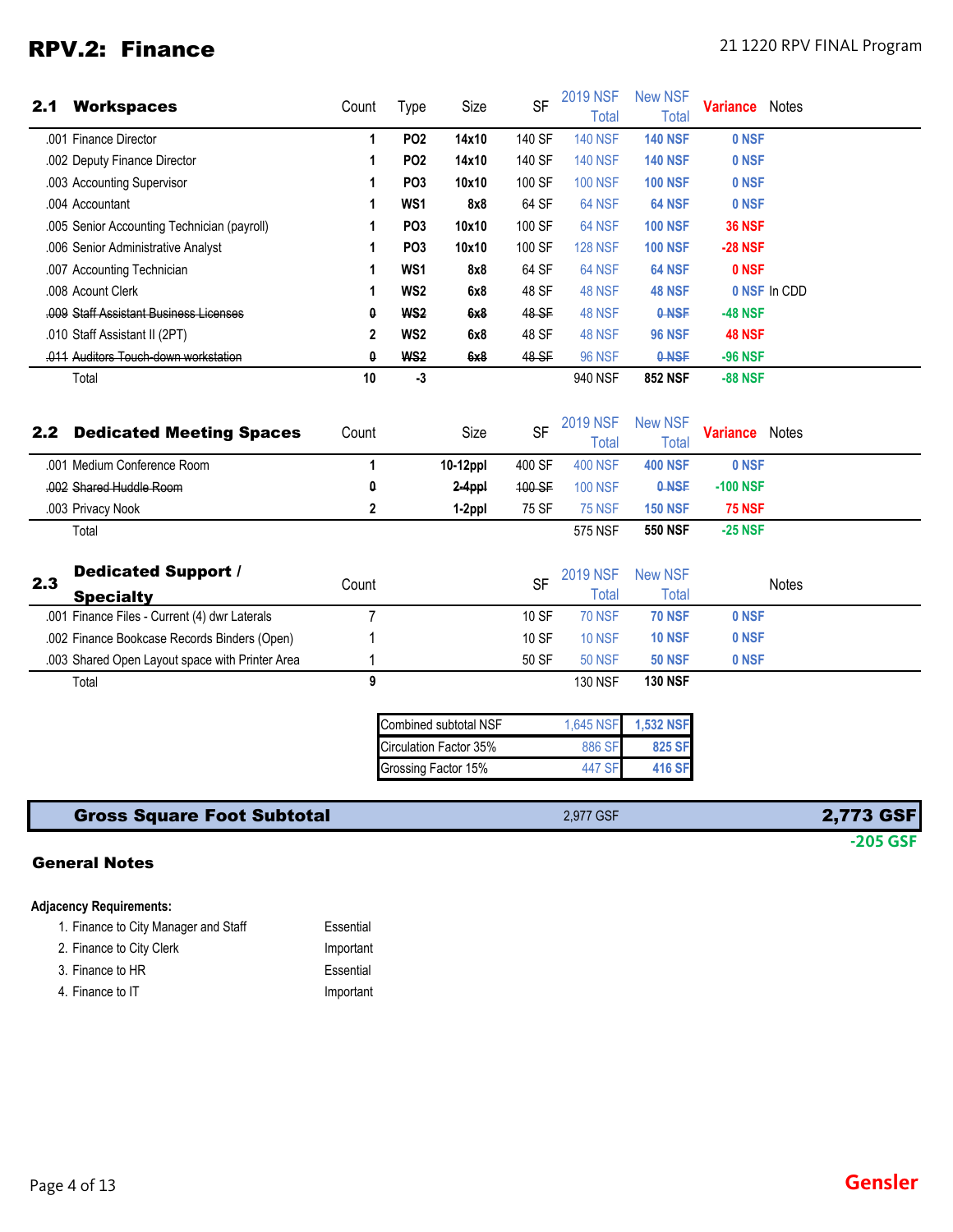### RPV.3 Public Works 21 1220 RPV FINAL Program

| 3.1 | <b>Workspaces</b>                                     | Count          | Type            | Size  | <b>SF</b> | <b>2019 NSF</b><br>Total | <b>New NSF</b><br>Total | <b>Variance</b> Notes                         |
|-----|-------------------------------------------------------|----------------|-----------------|-------|-----------|--------------------------|-------------------------|-----------------------------------------------|
|     | .001 Public Works Director                            |                | PO <sub>2</sub> | 14x10 | 140 SF    | <b>140 NSF</b>           | <b>140 NSF</b>          | 0 NSF                                         |
|     | .002 Deputy Director                                  |                | PO <sub>2</sub> | 14x10 | 140 SF    | <b>140 NSF</b>           | <b>140 NSF</b>          | 0 NSF                                         |
|     | .003 Principal Engineer                               |                | PO <sub>3</sub> | 10x10 | 100 SF    | <b>100 NSF</b>           | <b>100 NSF</b>          | 0 NSF                                         |
|     | .004 Maintenance Superintendent                       |                | PO <sub>3</sub> | 10x10 | 100 SF    | <b>100 NSF</b>           | <b>100 NSF</b>          | 0 NSF                                         |
|     | .005 Sr. Engineers                                    | 2              | WS1             | 8x8   | 64 SF     | <b>128 NSF</b>           | <b>128 NSF</b>          | 0 NSF                                         |
|     | .006 Associate Engineers                              | 2              | WS1             | 8x8   | 64 SF     | <b>128 NSF</b>           | <b>128 NSF</b>          | 0 NSF                                         |
|     | .007 Sr. Administrative Analyst                       | $\mathbf{2}$   | WS <sub>1</sub> | 8x8   | 64 SF     | <b>64 NSF</b>            | <b>128 NSF</b>          | <b>64 NSF</b> Added one position from Finance |
|     | .008 Assistant Engineers                              | $\overline{2}$ | WS1             | 8x8   | 64 SF     | <b>128 NSF</b>           | <b>128 NSF</b>          | 0 NSF                                         |
|     | .009 Permit Technicians                               | 2              | WS <sub>2</sub> | 6x8   | 48 SF     | <b>96 NSF</b>            | <b>96 NSF</b>           | 0 NSF                                         |
|     | .010 Admin Staff Assistant                            |                | WS <sub>2</sub> | 6x8   | 48 SF     | <b>48 NSF</b>            | <b>48 NSF</b>           | 0 NSF                                         |
|     | .011 Lead worker                                      |                | WS <sub>2</sub> | 6x8   | 48 SF     | <b>48 NSF</b>            | <b>48 NSF</b>           | 0 NSF In lockable bullpen area                |
|     | .012 Maint. Workers- (includes current + proj. growth | 4              | WS <sub>2</sub> | 6x8   | 48 SF     | <b>192 NSF</b>           | <b>192 NSF</b>          | 0 NSF In lockable bullpen area                |
|     | .013 Maintenance Admin Staff + Touchdown stations     | 1              | WS <sub>2</sub> | 6x8   | 48 SF     | <b>48 NSF</b>            | <b>48 NSF</b>           | 0 NSF In lockable bullpen area                |
|     | .014 Shared Wkst for Consultants, Inspectors, Intern  | 3              | WS <sub>2</sub> | 6x8   | 48 SF     | <b>144 NSF</b>           | <b>144 NSF</b>          | 0 NSF                                         |
|     | .015 Potential staff growth / expansion               | 0              |                 |       | 200 SF    | 0 NSF                    | <b>200 NSF</b>          | <b>200 NSF</b> Pending additional input       |
|     | Total                                                 | 24             | 1               |       |           | 1,504 NSF                | 1,768 NSF               | <b>264 NSF</b>                                |

| 3.2  | <b>Dedicated Meeting Spaces</b> | Count | Size        | <b>SF</b> | <b>2019 NSF</b><br>Total | New NSF<br>Total | <b>Notes</b> |  |
|------|---------------------------------|-------|-------------|-----------|--------------------------|------------------|--------------|--|
| .001 | Medium Conference Room          |       | $10-12$ ppl | 400 SF    | <b>400 NSF</b>           | <b>400 NSF</b>   | 0 NSF        |  |
|      | .002 Small Conference Room      |       | 6-8ppl      | 200 SF    | <b>200 NSF</b>           | <b>200 NSF</b>   | 0 NSF        |  |
|      | .003 Shared Huddle Room         |       | 2-4ppl      | 100 SF    | <b>100 NSF</b>           | <b>100 NSF</b>   | 0 NSF        |  |
|      | .004 Privacy Nook               |       | 1-2ppl      | 75 SF     | <b>75 NSF</b>            | <b>75 NSF</b>    | 0 NSF        |  |
|      | Total                           |       |             |           | 775 NSF                  | <b>775 NSF</b>   | 0 NSF        |  |

| 3.3 | <b>Dedicated Support / Special: Count</b>            |    | <b>SF</b> | 2019 NSF<br>Total | New NSF<br>Total | <b>Variance Notes</b>                             |
|-----|------------------------------------------------------|----|-----------|-------------------|------------------|---------------------------------------------------|
|     | .001 Waiting Area                                    |    | 100 SF    | <b>100 NSF</b>    | <b>100 NSF</b>   | <b>0 NSF Potential to combine with main lobby</b> |
|     | .002 Files in open 3 high with common top            | 12 | 10 SF     | <b>120 NSF</b>    | <b>120 NSF</b>   | 0 NSF                                             |
|     | .003 Shared Open Layout / Ref. Library / Printer Are |    | 300 SF    | <b>200 NSF</b>    | <b>300 NSF</b>   | <b>100 NSF</b> w/Large layout table               |
|     | .004 Map Room (To access GIS)                        |    | 0 SF      | <b>200 NSF</b>    | 0 NSF            | -200 NSF Eliminated                               |
|     | .005 Maintenance Equip and Storage                   |    |           |                   |                  | Outdoor                                           |
|     | .006 Corporate Yard                                  |    |           |                   |                  | Refer to Appendix "Other potential uses"          |
|     | Total                                                |    |           | 620 NSF           | <b>520 NSF</b>   | -100 NSF                                          |
|     |                                                      |    |           |                   |                  |                                                   |

| Combined subtotal NSF  |               | 2,899 NSF 3,063 NSF |
|------------------------|---------------|---------------------|
| Circulation Factor 35% | 1.561 SF      | 1,649 SF            |
| Grossing Factor 15%    | <b>787 SF</b> | 832 SF              |

### Gross Square Foot Subtotal 6.247 GSF 5,247 GSF 5,544 GSF 5,544 GSF

**297 GSF**

#### General Notes

1. Department could benefit from proximity to Cashier

#### **Adjacency Requirements:**

2. Public Works Maintenance Staff to Corporate Y Convenient

3. Permit Staff to Cashier Very Important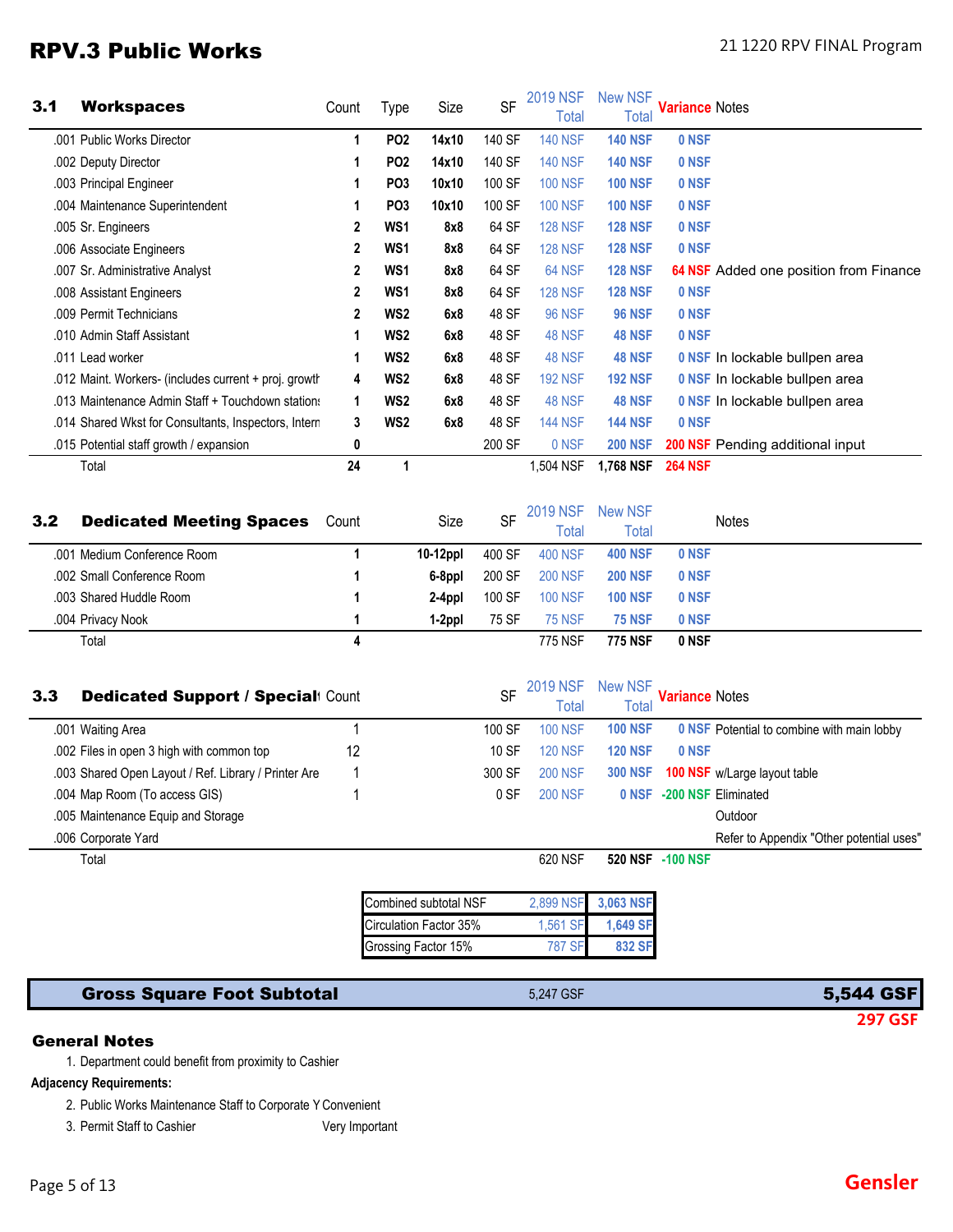# RPV.4 Community Development 21 1220 RPV FINAL Program

| 4.1 | <b>Workspaces</b>                                              | Count      | Type            | Size             | SF                  | <b>2019 NSF</b><br><b>Total</b>            | <b>New NSF</b><br>Total                          | <b>Variance Notes</b>                   |                                             |
|-----|----------------------------------------------------------------|------------|-----------------|------------------|---------------------|--------------------------------------------|--------------------------------------------------|-----------------------------------------|---------------------------------------------|
|     | .001 Community Development Director                            | 1          | PO <sub>2</sub> | 14x10            | 140 SF              | <b>140 NSF</b>                             | <b>140 NSF</b>                                   | 0 NSF                                   |                                             |
|     | .002 Deputy Director                                           | 1          | PO <sub>2</sub> | 14x10            | 140 SF              | <b>140 NSF</b>                             | <b>140 NSF</b>                                   | 0 NSF                                   |                                             |
|     | .003 Senior Planner                                            | 2          | WS1             | 8x8              | 64 SF               | <b>128 NSF</b>                             | <b>128 NSF</b>                                   | 0 NSF                                   |                                             |
|     | .004 Contract Mediator & City Attorney                         | 0          | WS <sub>2</sub> | 6x8              | 48 SF               | <b>48 NSF</b>                              | 0 NSF                                            |                                         | -48 NSF flex time, can use conference space |
|     | .005 Building Official                                         | 1          | PO <sub>3</sub> | 10x10            | 100 SF              | <b>100 NSF</b>                             | <b>100 NSF</b>                                   | 0 NSF                                   |                                             |
|     | .006 Senior Planner (View)                                     | 1          | WS1             | 8x8              | 64 SF               | 64 NSF                                     | 64 NSF                                           | 0 NSF                                   |                                             |
|     | .007 Associate Planner (View)                                  | 1          | WS1             | 8x8              | 64 SF               | 64 NSF                                     | 64 NSF                                           | 0 NSF                                   |                                             |
|     | .008 Associate Planner (1 current)                             | 1          | WS1             | 8x8              | 64 SF               | 64 NSF                                     | 64 NSF                                           | 0 NSF                                   |                                             |
|     | .009 Assistant Planner (3 current)                             | 3          | WS1             | 8x8              | 64 SF               | <b>192 NSF</b>                             | <b>192 NSF</b>                                   | 0 NSF                                   |                                             |
|     | .010 Plan Checker (0 current, 1 growth)                        | 1          | WS1             | 8x8              | 64 SF               | 64 NSF                                     | 64 NSF                                           | 0 NSF                                   |                                             |
|     | .011 Planning Tech (0 current, 1 growth)                       | 1          | WS <sub>2</sub> | 6x8              | 48 SF               | <b>48 NSF</b>                              | <b>48 NSF</b>                                    | 0 NSF                                   |                                             |
|     | .012 Administrative Analyst (1 current)                        | 1          | WS1             | 8x8              | 64 SF               | 64 NSF                                     | <b>64 NSF</b>                                    | 0 NSF                                   |                                             |
|     | .013 Building Inspectors (field)                               | 3          | WS <sub>2</sub> | 6x8              | 48 SF               | <b>144 NSF</b>                             | <b>144 NSF</b>                                   |                                         | 0 NSF In field most of day                  |
|     | .014 Permit Technicians                                        | 2          | WS1             | 8x8              | 64 SF               | <b>128 NSF</b>                             | <b>128 NSF</b>                                   | 0 NSF                                   |                                             |
|     | .015 Staff Assistant                                           | 0          | WS <sub>2</sub> | 6x8              | 48 SF               | 0 NSF                                      | 0 NSF                                            | 0 NSF                                   |                                             |
|     | .016 Code Enforcement Officers (2 current)                     | 2          | WS1             | 8x8              | 64 SF               | <b>128 NSF</b>                             | <b>128 NSF</b>                                   |                                         | 0 NSF half day in field                     |
|     | .017 Contract Planner / Plan Checker (shared)                  | 1          | WS <sub>2</sub> | 6x8              | 48 SF               | <b>48 NSF</b>                              | <b>48 NSF</b>                                    |                                         | 0 NSF (flex time / 2x per week)             |
|     | .018 Contract Geologist / Staff Assistant (Shared)             | 1          | WS <sub>2</sub> | 6x8              | 48 SF               | 0 NSF                                      | <b>48 NSF</b>                                    |                                         | 48 NSF (1x per week each)                   |
|     | .019 GIS Coordinator                                           | 1          | WS1             | 8x8              | 64 SF               | <b>48 NSF</b>                              | 64 NSF                                           |                                         | <b>16 NSF</b> Moved to CCD from Admin       |
|     | .020 Interns (Shared between 2-3 interns)                      | 1          | WS <sub>2</sub> | 6x8              | 48 SF               | 48 NSF                                     | <b>48 NSF</b>                                    |                                         | 0 NSF (1x per week)                         |
|     | Total                                                          | 25         |                 |                  |                     | 1,660 NSF                                  | 1,676 NSF                                        | <b>16 NSF</b>                           |                                             |
| 4.2 | <b>Dedicated Meeting Spaces</b><br>.001 Medium Conference Room | Count<br>1 |                 | Size<br>10-12ppl | <b>SF</b><br>400 SF | <b>2019 NSF</b><br>Total<br><b>400 NSF</b> | <b>New NSF</b><br><b>Total</b><br><b>400 NSF</b> | <b>Variance Notes</b>                   | <b>0 NSF Planning Project review mtgs</b>   |
|     | .002 Small Conference Room                                     | 1          |                 | 6-8ppl           | 200 SF              | <b>200 NSF</b>                             | <b>200 NSF</b>                                   |                                         | <b>0 NSF Applicant / interdept. mtgs</b>    |
|     | .003 Shared Huddle Room                                        | 1          |                 | 2-4ppl           | 100 SF              | <b>100 NSF</b>                             | <b>100 NSF</b>                                   | 0 NSF                                   |                                             |
|     | .004 Privacy Nook                                              | 3          |                 | 1-2ppl           | 75 SF               | <b>75 NSF</b>                              | <b>225 NSF</b>                                   |                                         | 150 NSF Applicant / interdept. mtgs         |
| 4.3 | Total<br><b>Dedicated Support / Specialt Count</b>             |            |                 |                  | <b>SF</b>           | 775 NSF<br><b>2019 NSF</b><br>Total        | <b>925 NSF</b><br><b>New NSF</b><br>Total        | <b>150 NSF</b><br><b>Variance Notes</b> |                                             |
|     | .001 Plan Review workstations                                  | 2          | WS <sub>2</sub> | 6x8              | 48 SF               | <b>240 NSF</b>                             | <b>96 NSF</b>                                    |                                         | -144 NSF includes microfiche station        |
|     | .002 Files in open 3 high with common top                      | 12         |                 |                  | 10 SF               | <b>120 NSF</b>                             | <b>120 NSF</b>                                   | 0 NSF                                   |                                             |
|     | .003 Geologist Files                                           | 8          |                 |                  | 10 SF               | <b>80 NSF</b>                              | <b>80 NSF</b>                                    | 0 NSF                                   |                                             |
|     | .004 Address Files - double stacked sliding                    | 24         |                 |                  | 5 SF                | <b>120 NSF</b>                             | <b>120 NSF</b>                                   | 0 NSF                                   |                                             |
|     | .005 Reference Library/Shared Printer Area                     |            |                 |                  | 100 SF              | <b>100 NSF</b>                             | <b>100 NSF</b>                                   | 0 NSF                                   |                                             |
|     | .006 Tract Files                                               | 1          |                 |                  | 100 SF              | <b>100 NSF</b>                             | <b>100 NSF</b>                                   | 0 NSF                                   |                                             |
|     | .007 Plan Room. - blueprints storage                           |            |                 |                  |                     |                                            | Refer to 6.0.18                                  |                                         | Shared with PW, req'd by law                |
|     | .008 5' x 5' x 5' Plan File                                    |            |                 |                  |                     |                                            | Refer to 6.0.17                                  |                                         | In Records                                  |
|     | .009 Misc. Storage - various supplies, files, etc.             |            |                 |                  |                     |                                            | Refer to 6.0.14                                  |                                         | In Central Supply Storage                   |
|     | .011 One Stop Counter                                          |            |                 |                  |                     |                                            | Refer to 6.1.01                                  |                                         |                                             |
|     | Total                                                          |            |                 |                  |                     | 760 NSF                                    |                                                  | 616 NSF -144 NSF                        |                                             |
|     |                                                                |            |                 |                  |                     |                                            |                                                  |                                         |                                             |

| Combined subtotal NSF  | 3,195 NSF | <b>3.217 NSF</b> |
|------------------------|-----------|------------------|
| Circulation Factor 35% | 1.720 SF  | 1.732 SF         |
| Grossing Factor 15%    | 867 SF    | 873 SF           |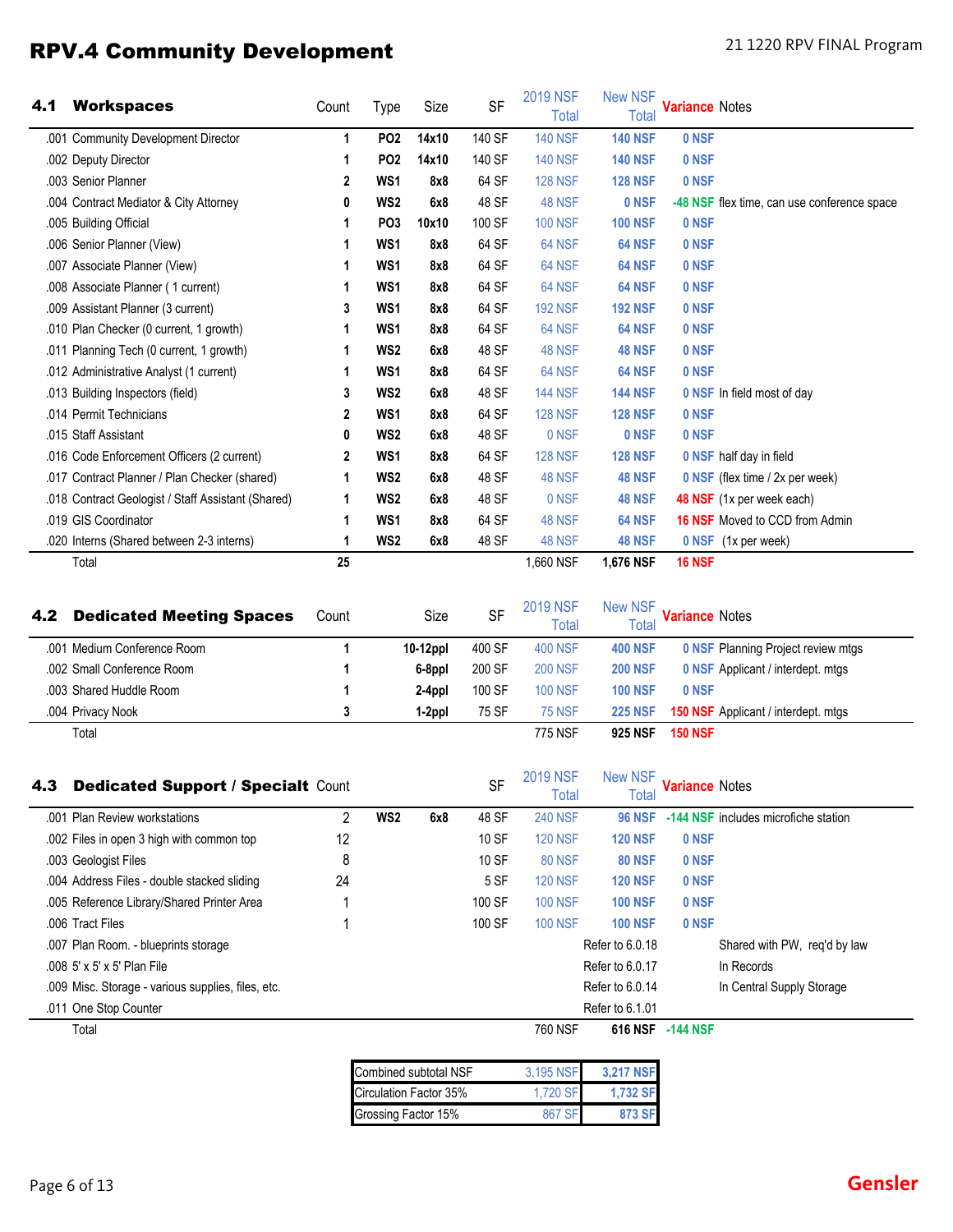### RPV.4 Community Development 21 1220 RPV FINAL Program

| General Notes |
|---------------|
|               |
|               |

#### **Adjacency Requirements:**

- 1. Community Development to Planning Divison Essential
- 2. Community Development to Building & Safety Essential
- 3. Comm. Develop't to Code Enforcement Division Essential
- 4. Comm. Develop't to View Restoration Divison Essential
- 5. Community Development to GIS Essential
- 6. Community Development to Planning Commissi Convenient
- 7. Comm. Develop't to Cashier / Public Counter Essential
- 8. Community Development to Public Works Convenient
- 9. Comm. Develop't to Recs & Parks/Preserve Sta Important
- 10. Community Development to Fire Department Convenient

| <b>Gross Square Foot Subtotal</b> | 5.783 GSF | 5,823 GSF |
|-----------------------------------|-----------|-----------|
|                                   |           |           |

**40 GSF**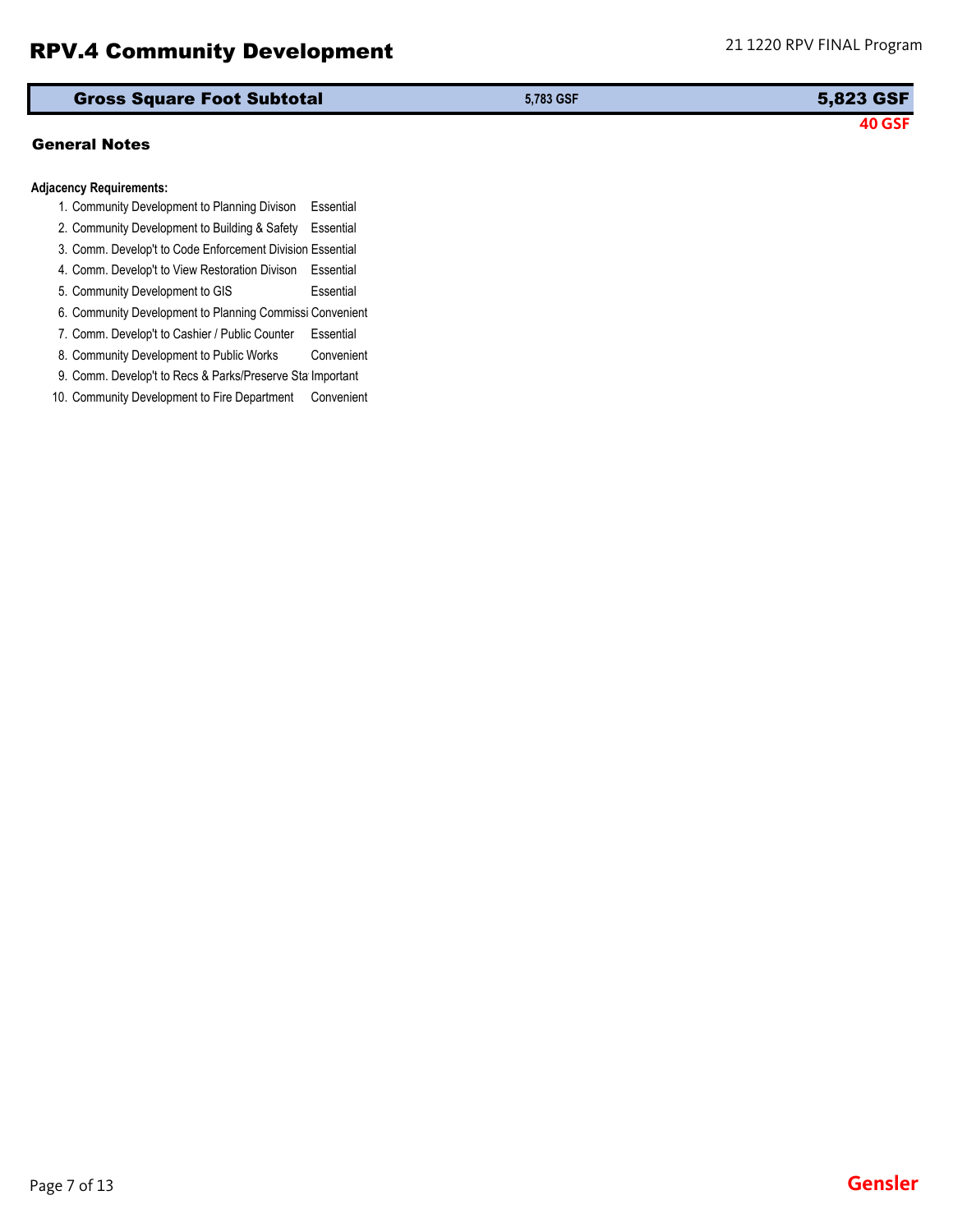## RPV.5 Recreation and Parks 21 1220 RPV FINAL Program

| 5 | <b>Workspaces</b>                                   | Count | Type            | Size  | <b>SF</b> | 2019 NSF New NSF<br>Total | Total            | <b>Variance Notes</b> |                                              |
|---|-----------------------------------------------------|-------|-----------------|-------|-----------|---------------------------|------------------|-----------------------|----------------------------------------------|
|   | .001 Director                                       |       | PO <sub>2</sub> | 14x10 | 140 SF    | <b>140 NSF</b>            | <b>140 NSF</b>   | 0 NSF                 |                                              |
|   | .002 Deputy Director                                |       | PO <sub>2</sub> | 14x10 | 140 SF    | <b>140 NSF</b>            | <b>140 NSF</b>   | 0 NSF                 |                                              |
|   | .003 Senior Administrative Analyst / Open Space Mgr | 2     | WS <sub>1</sub> | 8x8   | 64 SF     | 64 NSF                    | <b>128 NSF</b>   |                       | <b>64 NSF</b> Added Open Space Mgr. position |
|   | .004 Administrative Analyst I                       |       | WS <sub>1</sub> | 8x8   | 64 SF     | 64 NSF                    | <b>64 NSF</b>    | 0 NSF                 |                                              |
|   | .005 Senior Ranger / Open Space Supervisor          | 2     | WS <sub>1</sub> | 8x8   | 64 SF     | 0 NSF                     | <b>128 NSF</b>   |                       | 128 NSF Added positions                      |
|   | .006 Recreation Program Supervisor II               |       | WS <sub>1</sub> | 8x8   | 64 SF     | <b>128 NSF</b>            | <b>128 NSF</b>   | 0 NSF                 |                                              |
|   | .007 Supervisors (0 current + 1 growth)             |       | WS <sub>1</sub> | 8x8   | 64 SF     | 64 NSF                    | <b>64 NSF</b>    | 0 NSF                 |                                              |
|   | .008 Rangers / Trail crew (touch down)              | 10    | WS <sub>2</sub> | 6x8   | 64 SF     | 0 NSF                     | <b>640 NSF</b>   |                       | <b>640 NSF</b> In enclosed, lockable suite   |
|   | .009 Admin. Staff (1 current + 1 growth)            | 2     | WS <sub>2</sub> | 6x8   | 48 SF     | <b>96 NSF</b>             | <b>96 NSF</b>    |                       | 0 NSF In lockable suite                      |
|   | .010 Part Time Staff (0 current + 2 growth)         | 2     | WS <sub>2</sub> | 6x8   | 48 SF     | <b>96 NSF</b>             | <b>96 NSF</b>    | 0 NSF                 |                                              |
|   | Total                                               | 24    | 13              |       |           | 792 NSF                   | <b>1.624 NSF</b> | <b>832 NSF</b>        |                                              |

| 5 | <b>Dedicated Meeting Spaces</b> | Count | Size     | <b>SF</b> | 2019 NSF New NSF<br>Total | <b>Total</b>   | <b>Variance Notes</b> |                                       |
|---|---------------------------------|-------|----------|-----------|---------------------------|----------------|-----------------------|---------------------------------------|
|   | .001 Medium Conference Room     |       | 10-12ppl | 400 SF    | 400 NSF                   | 400 NSF        |                       | <b>0 NSF</b> doubles as training room |
|   | .002 Small Conference Room      | 0     | 6-8ppl   | 200 SF    | 0 NSF                     | 0 NSF          | 0 NSF                 |                                       |
|   | .003 Shared Huddle Room         |       | 2-4ppl   | 100 SF    | <b>100 NSF</b>            | <b>100 NSF</b> | 0 NSF                 |                                       |
|   | .004 Privacy Nook               |       | 1-2ppl   | 75 SF     | <b>75 NSF</b>             | <b>150 NSF</b> | <b>75 NSF</b>         |                                       |
|   | Total                           |       |          |           | 575 NSF                   | <b>650 NSF</b> | <b>75 NSF</b>         |                                       |

| 5. | <b>Dedicated Support / Specialt Count</b>       | <b>SF</b> | 2019 NSF New NSF<br>Total | <b>Total</b>        | <b>Variance Notes</b>                                |
|----|-------------------------------------------------|-----------|---------------------------|---------------------|------------------------------------------------------|
|    | .001 Open Space Mgmt (OSM) Division - Locker Rm | 100 SF    | <b>200 NSF</b>            | <b>200 NSF</b>      | <b>0 NSF Potential to share / combine with 6,006</b> |
|    | .002 OSM Office/ briefing room                  | 400 SF    | <b>200 NSF</b>            | <b>400 NSF</b>      | <b>200 NSF</b> Similar to medium conference room     |
|    | .003 Workroom                                   | 240 SF    | <b>240 NSF</b>            | <b>240 NSF</b>      | 0 NSF                                                |
|    | .004 Storage Room w/safe                        | 300 SF    | 300 NSF                   | <b>300 NSF</b>      | <b>0 NSF R&amp;P</b> - for cash, checks and keys     |
|    | .005 OSM/Ranger Storage Room                    | 300 SF    | 0 NSF                     | <b>300 NSF</b>      | <b>300 NSF</b>                                       |
|    | .006 Dedicated Copy Room                        | 100 SF    | <b>100 NSF</b>            | <b>100 NSF</b>      | 0 NSF                                                |
|    | Total                                           |           |                           | 1.040 NSF 1.540 NSF | <b>500 NSF</b>                                       |

| Combined subtotal NSF  | 2,407 NSF 3,814 NSF |
|------------------------|---------------------|
| Circulation Factor 35% | 1,296 SF 2,054 SF   |
| Grossing Factor 15%    | 653 SF 1,035 SF     |

### Gross Square Foot Subtotal **6,903 GSF** 6,903 GSF

#### General Notes

|  | Adjacency Requirements: |  |
|--|-------------------------|--|
|--|-------------------------|--|

- 1. Rec and Parks to Human Resources Essential
- 2. Rec and Parks to Public Works Essential

3. Rec and Parks to Community Development Essential

**2,546 GSF**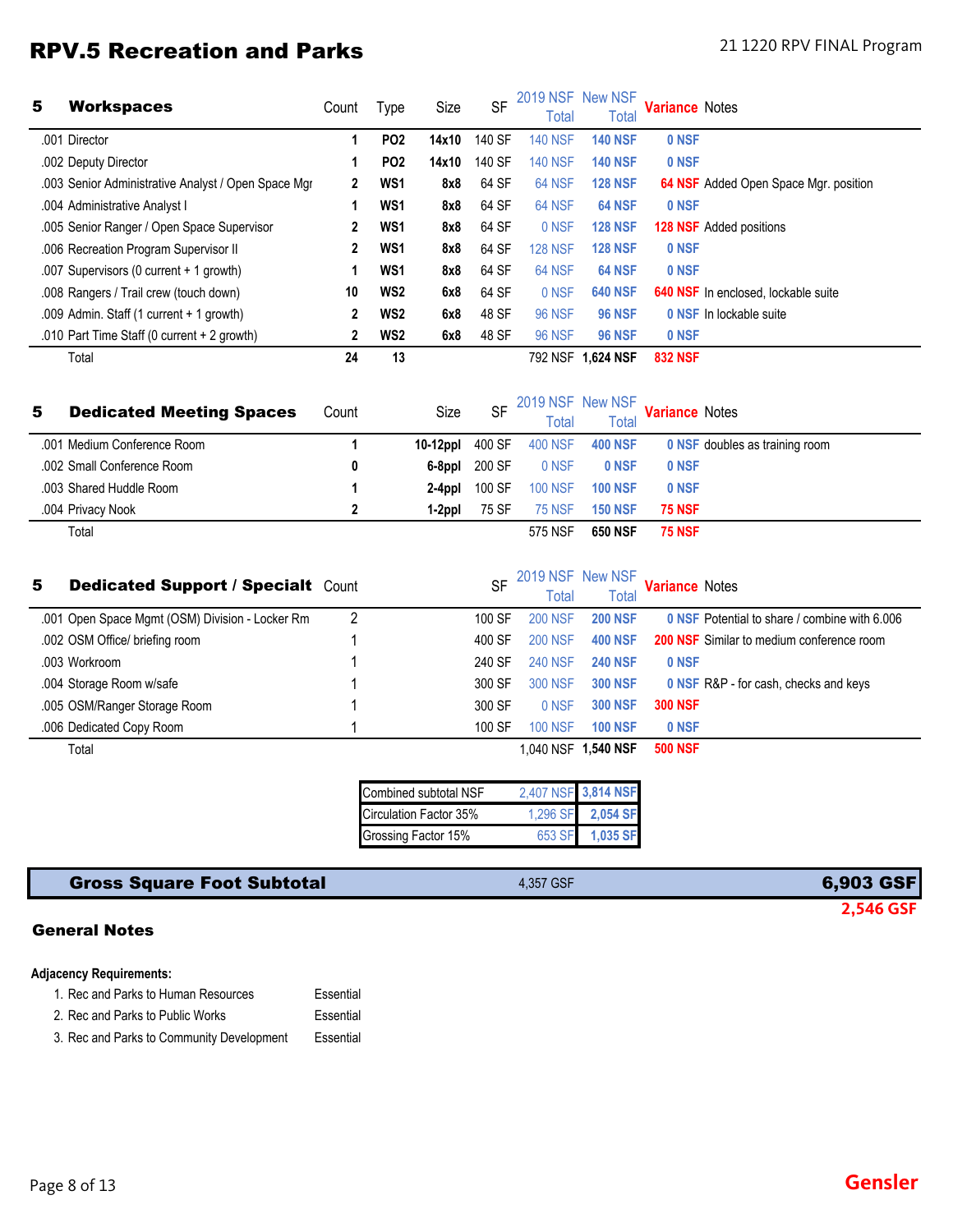# RPV.6 Common Areas 21 1220 RPV FINAL Program

| 6.0 | <b>Shared Building Support</b>                         | Count      | Size     | <b>SF</b> | <b>2019 USF</b><br><b>Total</b> | <b>New USF</b><br>Total        | <b>Variance</b> Notes |                                                |
|-----|--------------------------------------------------------|------------|----------|-----------|---------------------------------|--------------------------------|-----------------------|------------------------------------------------|
|     | .001 Lobby                                             | 1          |          | 600 SF    | <b>600 USF</b>                  | <b>600 USF</b>                 | 0 USF                 |                                                |
|     | .002 Extra Large Conference Room                       | 2          | 20-25ppl | 735 SF    | 1,470 USF                       | <b>1,470 USF</b>               |                       | <b>0 USF Monthly Community Meetings</b>        |
|     | .003 Large Conference Room                             | 2          | 16-18ppl | 600 SF    | 1,200 USF                       | <b>1,200 USF</b>               |                       | 0 USF R&P Open Space mtgs                      |
|     | .004 Coffee Nooks                                      | 2          |          | 50 SF     | <b>100 USF</b>                  | <b>100 USF</b>                 | 0 USF                 |                                                |
|     | .005 Kitchen Area & Staff Lounge / Breakroom           | 1          |          | 500 SF    | <b>500 USF</b>                  | <b>500 USF</b>                 |                       | 0 USF adjacent to outdoor patio                |
|     | .006 Shower/Locker Rooms-Men/Women                     | 2          |          | 400 SF    | <b>800 USF</b>                  | <b>800 USF</b>                 | 0 USF                 |                                                |
|     | .007 Wellness Room                                     | 2          |          | 150 SF    | <b>150 USF</b>                  | <b>300 USF</b>                 |                       | 150 USF w/lounge chair, sink & refrig.         |
|     | .008 Shared Production Rm - plotter/copiers/scanni     | 2          |          | 300 SF    | <b>600 USF</b>                  | <b>600 USF</b>                 | 0 USF                 |                                                |
|     | .009 MDF/IDF                                           | 2          |          | 150 SF    | <b>300 USF</b>                  | <b>300 USF</b>                 | 0 USF                 |                                                |
|     | .010 IT Server Room                                    |            |          | 225 SF    | <b>225 USF</b>                  | <b>225 USF</b>                 |                       | 0 USF Near IT                                  |
|     | .011 IT Locked Storage Room                            |            |          | 150 SF    | <b>150 USF</b>                  | <b>150 USF</b>                 |                       | <b>0 USF Near Server Room</b>                  |
|     | .014 Central Supply Storage                            |            |          | 200 SF    | <b>200 USF</b>                  | <b>200 USF</b>                 | 0 USF                 |                                                |
|     | .015 City Clerk Vault / Records / High Density Filing  |            |          | 300 SF    | <b>300 USF</b>                  | <b>300 USF</b>                 |                       | 0 USF Admin - Rated Room                       |
|     | .016 Locked Storage and Record Room with Safe          |            |          | 150 SF    | <b>150 USF</b>                  | <b>150 USF</b>                 |                       | <b>0 USF Finance</b>                           |
|     | .017 Records - flat files, plan holds, rolled drawings |            |          | 300 SF    | <b>300 USF</b>                  | <b>300 USF</b>                 |                       | 0 USF Shared by PW & CDD                       |
|     | .018 Public Works - Plan Storage                       |            |          | 500 SF    | 1,000 USF                       | <b>500 USF</b>                 |                       | -500 USF Can this be electronic or off-site?   |
|     | Total                                                  |            |          |           | 9,465 GSF                       | 9,053 GSF                      |                       | -412 GSF Total USF X 15% Grossing Factor       |
| 6.1 | <b>Prop. New Prog. Elements Count</b>                  |            | Size     | <b>SF</b> | <b>2019 USF</b><br><b>Total</b> | <b>New USF</b><br><b>Total</b> | <b>Variance</b> Notes |                                                |
|     | .001 Reception/Public Counter/ Cashier                 | 1          |          | 1,000 SF  | 1,000 USF                       | <b>1,000 USF</b>               |                       | 0 USF reducible over time?                     |
|     | .002 HR Testing Room / Computer Lab                    |            |          | 1,000 SF  | 1,000 USF                       | 1,000 USF                      |                       | 0 USF Adjancent to HR                          |
|     | .003 PVPLC Leasable office space                       | 20         |          | 170 SF    | 3,400 USF                       | 3,400 USF                      |                       | 0 USF Adjancent to City Hall office functions  |
|     | Total                                                  |            |          |           | 6,353 GSF                       | 6,353 GSF                      |                       | 0 GSF Total USF X 15% Grossing Factor          |
| 6.2 | <b>Council Chambers</b>                                | Count Type | Size     | <b>SF</b> | <b>2019 USF</b><br><b>Total</b> | <b>New USF</b><br><b>Total</b> | <b>Variance</b> Notes |                                                |
|     | .001 Council Chambers                                  | 1          |          | 5,000 SF  | 5,000 USF                       | 5,000 USF                      |                       | 0 USF 150 seats                                |
|     | .002 Pre-Function Space                                | 1          |          | 1,000 SF  | 1,000 USF                       | 1,000 USF                      |                       | 0 USF 20% of Council Chamber                   |
|     | .003 City Council / Closed Session Conf                | 1          | 10 ppl   | 400 SF    | <b>400 USF</b>                  | <b>400 USF</b>                 |                       | 0 USF Medium Conference Rm                     |
|     | .004 Staff Restroom                                    |            |          | 75 SF     | <b>75 USF</b>                   | <b>75 USF</b>                  | 0 USF                 |                                                |
|     | .005 Public Restrooms                                  | 2          |          | 300 SF    | <b>600 USF</b>                  | <b>600 USF</b>                 |                       | 0 USF w/gender inclusive r.r. w/ baby changing |
|     | .006 Control Room for Studio                           |            |          | 121 SF    | <b>121 USF</b>                  | <b>121 USF</b>                 |                       | 0 USF Adj to Studio Rm w/ window btwn          |
|     | .007 Studio Room                                       |            |          | 250 SF    | <b>250 USF</b>                  | <b>250 USF</b>                 | 0 USF                 |                                                |
|     | .008 Part-Time Television Producer                     | 2 WS2      | 6x8      | 48 NSF    | <b>148 USF</b>                  | <b>148 USF</b>                 |                       | 0 USF NSF X 35% Grossing Factor                |
|     | .009 Broadcast Room                                    |            |          | 144 SF    | <b>144 USF</b>                  | <b>144 USF</b>                 | 0 USF                 |                                                |
|     | .010 Headend Room                                      |            |          | 90 SF     | <b>90 USF</b>                   | <b>90 USF</b>                  |                       | <b>0 USF</b> Adjacent to Broadcast Room        |
|     | .011 Edit Bay                                          |            |          | 80 SF     | 80 USF                          | <b>80 USF</b>                  | 0 USF                 |                                                |
|     | .012 Chair and Table Storage                           |            |          | 120 SF    | <b>120 USF</b>                  | <b>120 USF</b>                 | 0 USF                 |                                                |
|     | .013 Catering Kitchen                                  |            |          | 200 SF    | <b>200 USF</b>                  | <b>200 USF</b>                 | 0 USF                 |                                                |
|     | Total                                                  |            |          |           | 9,680 GSF                       | 9,680 GSF                      |                       | 0 GSF Total USF X 15% Grossing Factor          |

| <b>Shared Support - Gross Sq. Ft Subtotal</b> | 25.497 GSF | 25,086 GSF      |
|-----------------------------------------------|------------|-----------------|
|                                               |            | <b>-411 GSF</b> |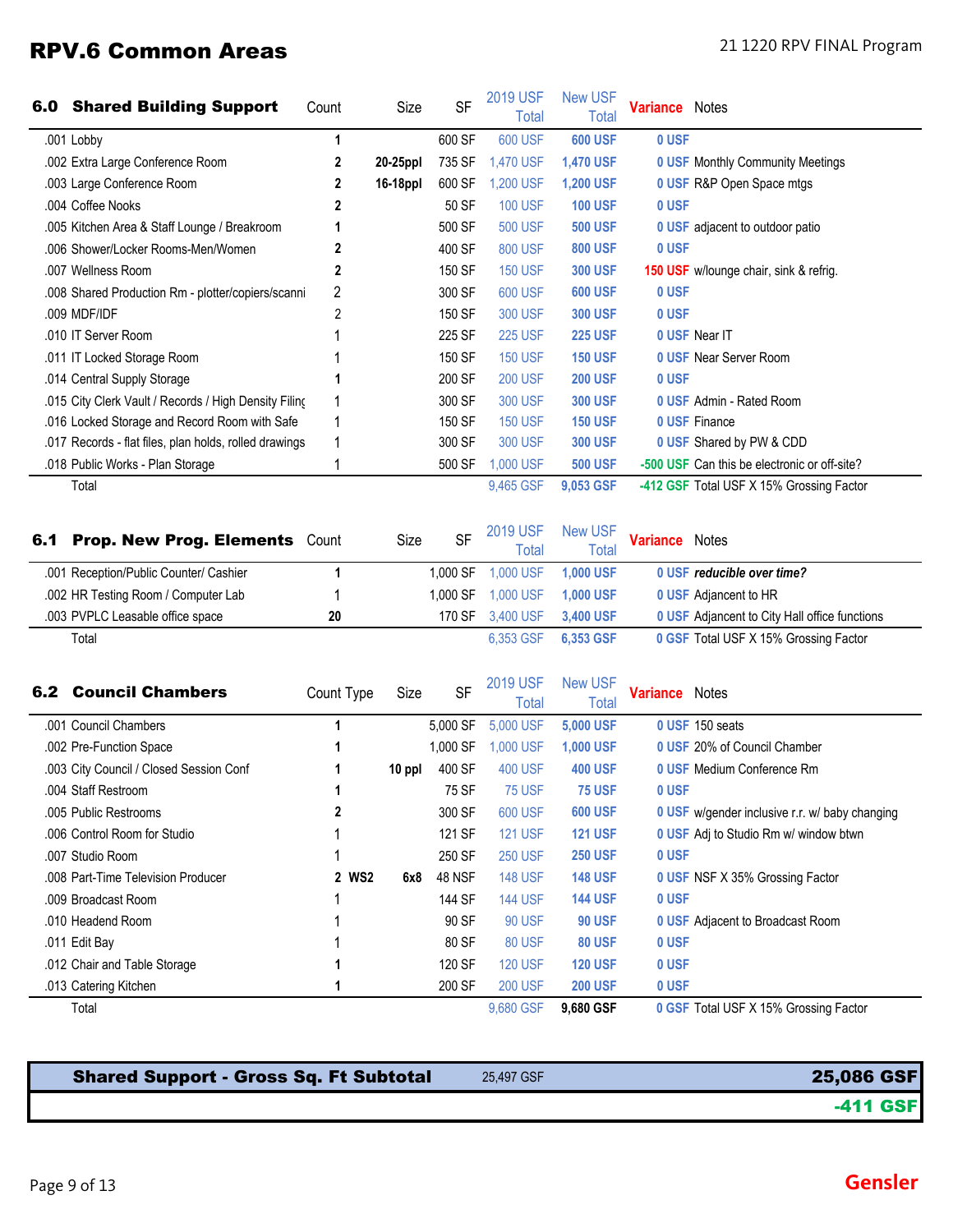# RPV.7 Site Areas 21 1220 RPV FINAL Program

| 7.0 | <b>Site Requirements</b> Count Type             |                |      | Size  | <b>SF</b> | 2019 GSF<br><b>Total</b> | <b>New GSF</b><br>Total   | <b>Variance</b> Notes |                                                                                                                                                                                                                                                                                                       |
|-----|-------------------------------------------------|----------------|------|-------|-----------|--------------------------|---------------------------|-----------------------|-------------------------------------------------------------------------------------------------------------------------------------------------------------------------------------------------------------------------------------------------------------------------------------------------------|
|     | .001 Parking                                    | 150            |      |       | 350 SF    | 52,500 GSF               | 52,500 GSF                |                       | 0 GSF based on 50,000gsf at 3 stalls/1000                                                                                                                                                                                                                                                             |
|     | .002 Overflow parking                           | 300            |      |       | 300 SF    | 90,000 GSF               | 90,000 GSF                |                       | 0 GSF Assumes some tandem parking                                                                                                                                                                                                                                                                     |
|     | .003 Additional Trailhead parking               | 25             |      |       | 350 SF    | 8,750 GSF                | 8,750 GSF                 |                       | 0 GSF to be confirmed with PVPLC                                                                                                                                                                                                                                                                      |
|     | .004 Service / Loading                          | 1              |      | 20x25 | 500 SF    | <b>500 GSF</b>           | <b>500 GSF</b>            |                       | 0 GSF screened area adjacent to trash                                                                                                                                                                                                                                                                 |
|     | .005 Trash / Recycling enclosure                | 1              |      | 20x25 | 500 SF    | <b>500 GSF</b>           | <b>500 GSF</b>            |                       | 0 GSF screened area for upto 4 dumpsters                                                                                                                                                                                                                                                              |
|     | .006 Emergency Generator enclosur               | 1              |      | 25x60 | 1,500 SF  | 1,500 GSF                | 1,500 GSF                 |                       | 0 GSF w/soundproof enclosure                                                                                                                                                                                                                                                                          |
|     | .007 Helipad                                    | 1              |      | 80x80 | 6,400 SF  | 6,400 GSF                | 6,400 GSF                 |                       | 0 GSF w/water (no fueling) per FAA guidelines                                                                                                                                                                                                                                                         |
|     | .008 American Tower 80' high<br>monopole        | 1              |      | 10x10 | 100 SF    | <b>100 GSF</b>           | <b>100 GSF</b>            |                       | 0 GSF Leased area on site. Antenna panels and equip<br>for carriers (VZW, AT&T and SCE) on pole<br>managed by American Tower Corporation.                                                                                                                                                             |
|     | .009 AT&T Equipment enclosure                   | 1              |      |       | 280 SF    | <b>280 GSF</b>           | <b>280 GSF</b>            |                       | 0 GSF Exterior ground lease for monopole adj. to bldg                                                                                                                                                                                                                                                 |
|     | .010 Emergency Communications<br>Antenna & yard | 1              |      |       | 280 SF    | <b>280 GSF</b>           | <b>280 GSF</b>            |                       | 0 GSF Retractable lattice tower for City emergency<br>communications (HAM radio) adjacent to TV<br>Studio in 280sf equipment enclosure. Tower<br>nests at 69.8' height, extends to 112.67' when in                                                                                                    |
|     | .011 Proposed LA-RICS monopole                  | $\overline{1}$ |      |       |           | 0 GSF                    | <b>TBD</b>                |                       | 0 GSF 70' tall monopole with back-up generator in-<br>lease area with back of house access. Includes<br>microwave dishes an other antennae at various<br>heights for LA RICS. Existing City Emergency-<br>communications antennae to be relocated from<br>existing retractable tower and placed here. |
|     | .012 SCE Equipment Enclosure                    | 1              |      |       |           | 0 GSF                    | <b>110 GSF</b>            |                       | 110 GSF Interior ground lease for monopole equipment in<br>building.                                                                                                                                                                                                                                  |
|     | .013 Google Equipment Enclosure                 | 1              |      |       |           | 0 GSF                    | 40 GSF                    |                       | 40 GSF Exterior ground lease for monopole adj. to bldg                                                                                                                                                                                                                                                |
|     | .014 Public Works Maintenance Yard              | 1.57           | acre |       | 43.560 SF | 68,389 GSF               | 68,389 GSF                |                       | per Corporate Yard Utilization Study                                                                                                                                                                                                                                                                  |
|     | Total                                           |                |      |       |           |                          | 229, 199 GSF 229, 349 GSF |                       | 150 GSF 5.27 AC                                                                                                                                                                                                                                                                                       |

| 7.1 | <b>Site Amenities</b>                 | Count          |         | Size    | <b>SF</b> | 2019 GSF<br>Total     | <b>New GSF</b><br>Total | <b>Variance</b> Notes |                                                                                                                                     |
|-----|---------------------------------------|----------------|---------|---------|-----------|-----------------------|-------------------------|-----------------------|-------------------------------------------------------------------------------------------------------------------------------------|
|     | .001 Village Green open space         | 3              | acres   |         | 43.560 SF | 130,680 GSF           | 130,680 GSF             |                       | 0 GSF Meet current LEED Criteria for Open Space.                                                                                    |
|     | .002 Public Plaza                     |                |         | 50x50   | 2,500 SF  | 2,500 GSF             | 2,500 GSF               | 0 GSF                 |                                                                                                                                     |
|     | .003 Park Amenities / Picnic Pavilion | $\overline{2}$ |         | 20x50   | 1,000 SF  | 2,000 GSF             | 2,000 GSF               |                       | 0 GSF covered picnic area                                                                                                           |
|     | .004 Shade Structures                 | 3              |         | 20x15   | 300 SF    | 900 GSF               | <b>900 GSF</b>          |                       | <b>0 GSF</b> distributed appropriately throughout site                                                                              |
|     | .005 Children's Play Amenities        | 4              |         | 20x15   | 300 SF    | 1.200 GSF             | 1.200 GSF               |                       | <b>0 GSF</b> Creative, non-traditional. Distribute appropriately                                                                    |
|     | .006 Dog Park                         | 0.5            | acre    |         | 21,780 SF | 21,780 GSF            | 21,780 GSF              |                       | <b>0 GSF</b> approx. twice size of existing                                                                                         |
|     | .007 Amphitheater                     |                |         | 100x100 | 10,000 SF | 10,000 GSF            | <b>10,000 GSF</b>       |                       | 0 GSF Partially shaded, 30% hardscape / seating,<br>remainder sloping or tiered landscape for<br>approximate total capacity of 500. |
|     | .008 Stage                            |                |         | 50x20   | 1,000 SF  | 0 GSF                 | <b>1.000 GSF</b>        |                       | 1,000 GSF Permanent concrete area with canopy,<br>potentially located adjacent to amphitheater w/<br>electrical hook-ups.           |
|     | .009 Open Space for future amenitie   |                | 4 acres |         |           | 43.560 SF 174.240 GSF | 174,240 GSF             |                       | <b>0 GSF Meet current LEED Criteria for Open Space.</b>                                                                             |
|     | Total                                 |                |         |         |           | 343.300 GSF           | 344.300 GSF             | 1,000 GSF 7.9 AC      |                                                                                                                                     |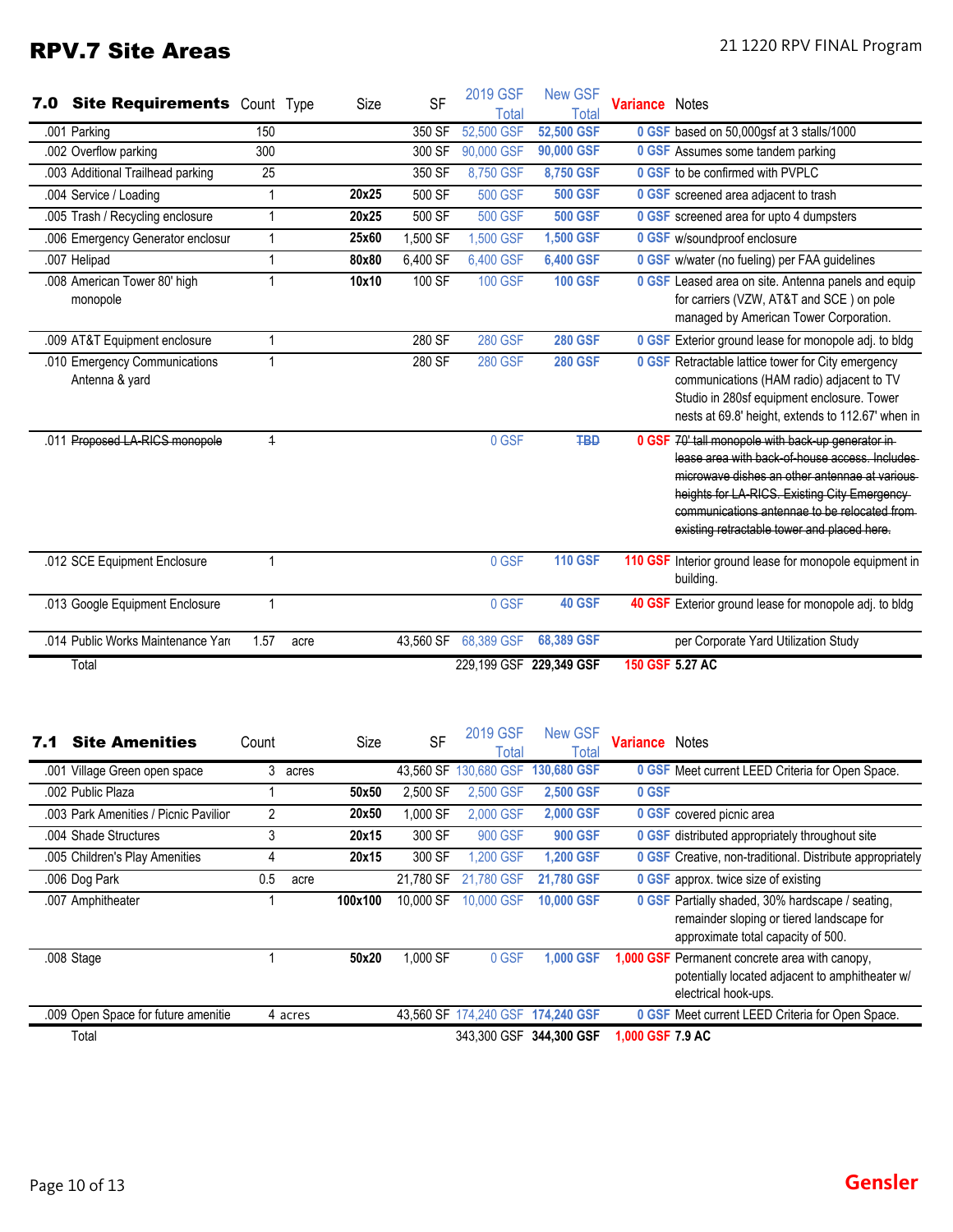# **Other Facilities** 21 1220 RPV FINAL Program

| 8.0 | <b>Sheriff Sub Station</b>             |       | Size | <b>SF</b> | <b>2019 USF</b> | <b>New USF</b>   | <b>Variance</b><br><b>Notes</b>                        |
|-----|----------------------------------------|-------|------|-----------|-----------------|------------------|--------------------------------------------------------|
|     |                                        | Count |      |           | Total           | Total            |                                                        |
|     | .001 Lobby                             |       |      | 600 SF    | 600 USF         | <b>600 USF</b>   | 0 USF w/space for two law enforcement technicians      |
|     | .002 Dispatch office                   |       |      | 100 SF    | <b>100 USF</b>  | <b>100 USF</b>   | <b>0 USF</b> Desk with computer and small base radio   |
|     | .003 Briefing Room                     |       |      | 1,250 SF  | 1,250 USF       | <b>1,250 USF</b> | 0 USF                                                  |
|     | .004 Interview Rooms                   | 2     |      | 150 SF    | <b>300 USF</b>  | <b>300 USF</b>   | 0 USF                                                  |
|     | .005 Watch                             |       |      | 250 SF    | <b>250 USF</b>  | <b>250 USF</b>   | 0 USF                                                  |
|     | .006 Armory                            |       |      | 140 SF    | <b>140 USF</b>  | <b>140 USF</b>   | 0 USF                                                  |
|     | .007 Specialty Offices                 |       |      | 140 SF    | <b>280 USF</b>  | <b>280 USF</b>   | <b>0 USF</b> Service area lieutenant and sergeant      |
|     | .008 Other Offices                     | 8     |      | 80 SF     | 640 USF         | <b>640 USF</b>   | <b>0 USF</b> Open workstations (includes 2 for growth) |
|     | .009 Staff Training Room               |       |      | 1,000 SF  | 1,000 USF       | <b>1,000 USF</b> | 0 USF                                                  |
|     | .010 Male / Female Bunks               |       |      | 150 SF    | 300 USF         | <b>300 USF</b>   | 0 USF                                                  |
|     | .011 Male / Female Lockers and Showers |       |      | 1.200 SF  | 2,400 USF       | <b>2,400 USF</b> | 0 USF                                                  |
|     | .012 Exercise Room                     |       |      | 750 SF    | <b>750 USF</b>  | <b>750 USF</b>   | <b>0 USF</b> Share with other programs if possible     |
|     | <b>USF Subtotal</b>                    |       |      |           | 8.010 USF       | 8,010 USF        | 0 USF                                                  |
|     |                                        |       |      |           | 12,323 GSF      | 12,323 GSF       | 0 USF (includes 35% grossing factor)                   |

| 9.0 | <b>Medium Fire Station</b>     | Count | Size | SF       | <b>2019 USF</b> | <b>New USF</b>    | Variance | Notes                                         |
|-----|--------------------------------|-------|------|----------|-----------------|-------------------|----------|-----------------------------------------------|
|     |                                |       |      |          | Total           | Total             |          |                                               |
|     | .001 Lobby                     |       |      | 100 SF   | <b>100 USF</b>  | <b>100 USF</b>    | 0 USF    |                                               |
|     | .002 Front Office              |       |      | 500 SF   | <b>500 USF</b>  | <b>500 USF</b>    | 0 USF    |                                               |
|     | .003 Kitchen / Dining Area     |       |      | 500 SF   | <b>500 USF</b>  | <b>500 USF</b>    | 0 USF    |                                               |
|     | .004 Day room                  | 2     |      | 500 SF   | ,000 USF        | 1,000 USF         | 0 USF    |                                               |
|     | .005 Dorms                     |       |      | 125 SF   | 875 USF         | <b>875 USF</b>    | 0 USF    |                                               |
|     | .006 Exercise Room             |       |      | 400 SF   | <b>400 USF</b>  | <b>400 USF</b>    | 0 USF    |                                               |
|     | .007 Apparatus Bay and Support |       |      | 4.500 SF | 5,000 USF       | 4,500 USF         |          | -500 USF No ambulance bay and paramedic space |
|     | <b>USF Subtotal</b>            |       |      |          | 8.375 USF       | <b>7.875 USF</b>  | -500 USF |                                               |
|     | Total                          |       |      |          | 12,885 GSF      | <b>12.115 GSF</b> |          | -770 GSF (includes 35% grossing factor)       |

| 10.0 Emergency Ops Ctr (EOC Count            | Size   | SF       | <b>2019 USF</b> | <b>New USF</b>   | <b>Variance</b> Notes                               |
|----------------------------------------------|--------|----------|-----------------|------------------|-----------------------------------------------------|
|                                              |        |          | Total           | Total            |                                                     |
| .001 Emergency Communications Room           |        | 300 SF   | 300 USF         | <b>300 USF</b>   | 0 USF                                               |
| .002 Cell Tower Battery Room                 |        | 500 SF   | 1,000 USF       | <b>1,000 USF</b> | 0 USF Refer to 7.0.08-11 for tower specifications   |
| .003 Verizon Wireless Equipment for Monopole |        | 280 SF   | <b>280 USF</b>  | <b>280 USF</b>   | <b>0 USF Leased to Verizon</b>                      |
| .004 SCE Equipment for Monopole              |        | $0-SF$   | <b>110 USF</b>  | <b>O-USF</b>     | -110 USF Moved to 7.012 Site Structures             |
| .005 Multi-Purpose Room/ E.O.C.              | 50 ppl | Ⅰ,500 SF | <b>.500 USF</b> | 1,500 USF        | <b>0 USF</b> Double as large community meeting room |
| .006 Emergency Operations Center Storage     |        | 300 SF   | <b>300 USF</b>  | <b>300 USF</b>   | 0 USF                                               |
| <b>USF Subtotal</b>                          |        |          | 3.490 USF       | 3,380 USF        | $-110$ USF                                          |
| Total                                        |        |          | 4.106 GSF       | 3.976 GSF        | -130 GSF (includes 15% grossing factor)             |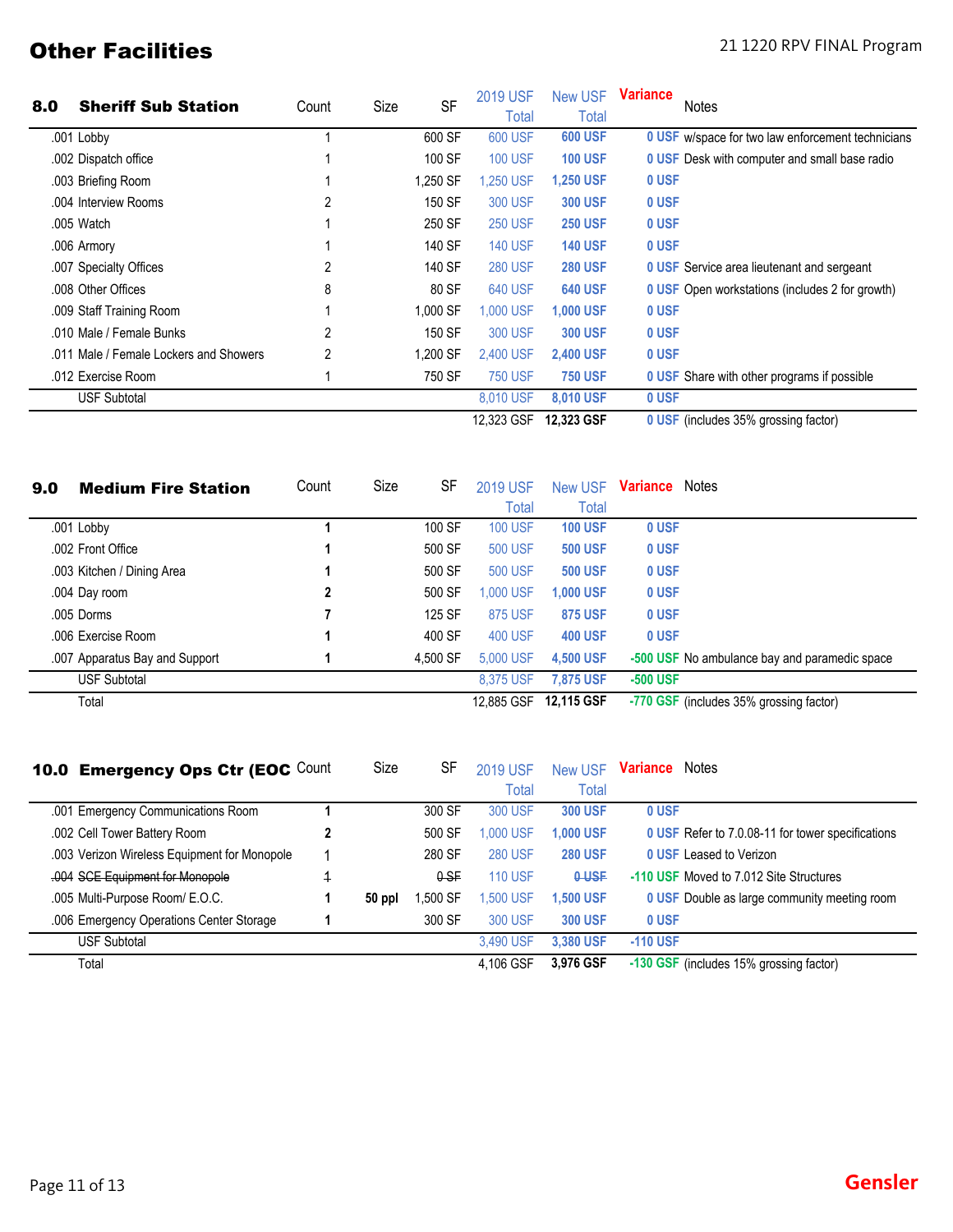# **Other Facilities** 21 1220 RPV FINAL Program

|                                                  |              |        |           | <b>2019 USF</b> | <b>New USF</b>   | <b>Variance</b>                                                                                            |
|--------------------------------------------------|--------------|--------|-----------|-----------------|------------------|------------------------------------------------------------------------------------------------------------|
| <b>11.0 Community Center</b>                     | Count        | Size   | <b>SF</b> | Total           | Total            | Notes                                                                                                      |
| .001 Lobby                                       |              |        | 300 SF    | <b>300 USF</b>  | <b>300 USF</b>   | 0 USF                                                                                                      |
| .002 Community Meeting Rooms                     | 3            |        | 1,200 SF  | 3,000 USF       | 3,600 USF        | <b>600 USF Divisible</b>                                                                                   |
| .003 Public Gallery                              |              |        | 300 SF    | <b>300 USF</b>  | <b>300 USF</b>   | 0 USF                                                                                                      |
| .004 Public Restrooms                            | 2            |        | 300 SF    | <b>600 USF</b>  | <b>600 USF</b>   | 0 USF                                                                                                      |
| .005 Catering Area / Kitchen                     |              |        | 300 SF    | <b>200 USF</b>  | <b>300 USF</b>   | <b>100 USF</b> Increased 100 SF to provide more flexibility                                                |
| <b>USF Subtotal</b>                              |              |        |           | 4,400 USF       | 5,100 USF        | <b>700 USF</b>                                                                                             |
| Total                                            |              |        |           | 5,176 GSF       | 6,000 GSF        | 824 GSF (includes 15% grossing factor)                                                                     |
| <b>12.0 Trailhead Facilities</b>                 | 2            | 20x30  | 600 SF    | 1.200 GSF       | <b>1,200 GSF</b> | <b>0 USF</b> Restroom building(s) with water bottle fillers.<br>Co-locate with appropriate site amenities. |
| 13.0 Café                                        | $\mathbf{1}$ | 50x100 | 5,000 SF  | 5,000 GSF       | 5,000 GSF        | <b>0 USF</b> Development opportunity with rentable rooms                                                   |
| <b>Other Facilities - Gross Sq. Ft. Subtotal</b> |              |        |           | 40,690 GSF      |                  | 40,615 GSF                                                                                                 |
|                                                  |              |        |           |                 |                  | $-75$ GSF                                                                                                  |